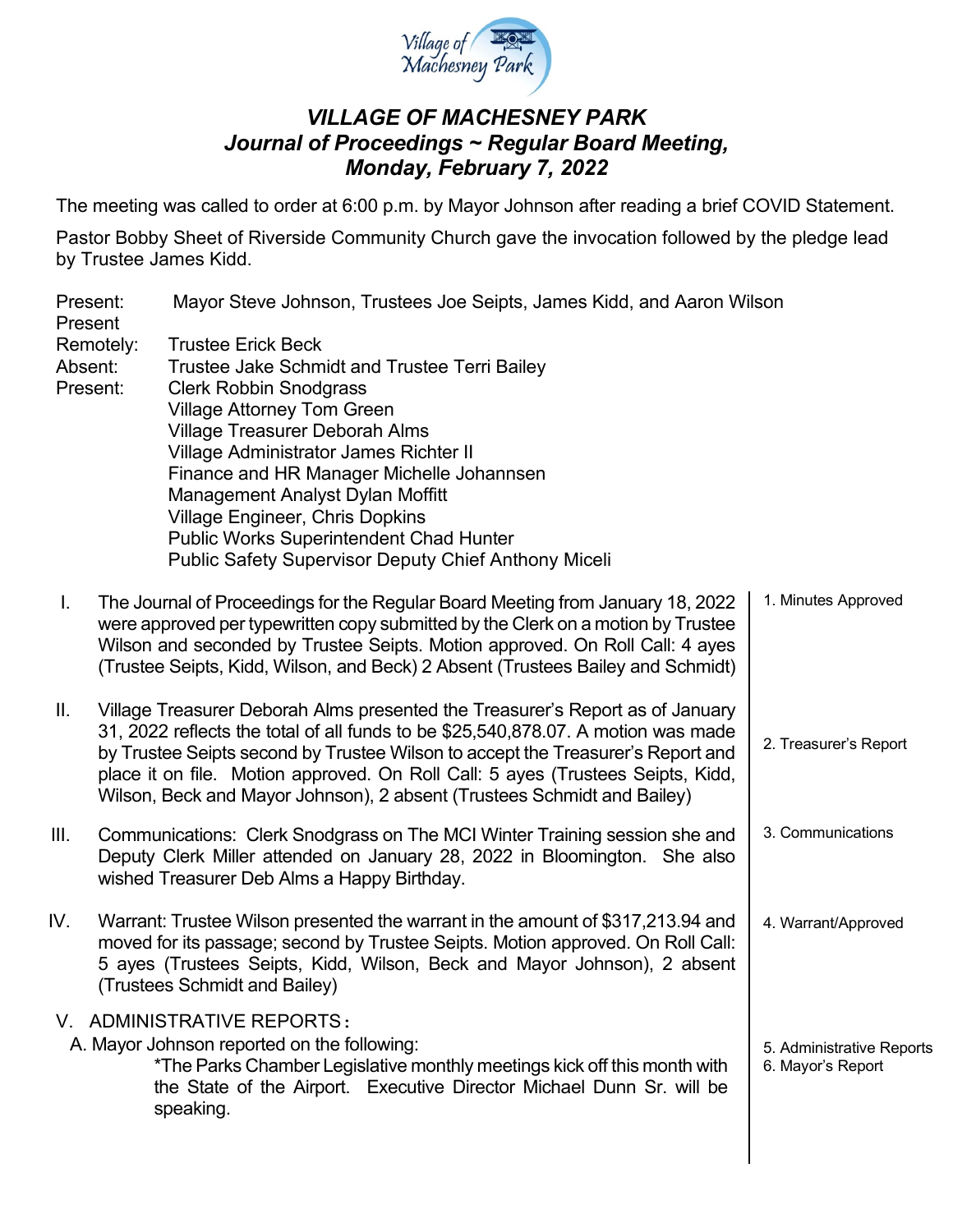| Village of Park<br>Machesney Park |
|-----------------------------------|
|                                   |

| Journal of Proceedings<br>February 07, 2022<br>Page Two                                          |                                                                                                                                                                                                                                                                                                                                                                                                                                                                                                                                                                                                                                                                                                          |                                                         |  |
|--------------------------------------------------------------------------------------------------|----------------------------------------------------------------------------------------------------------------------------------------------------------------------------------------------------------------------------------------------------------------------------------------------------------------------------------------------------------------------------------------------------------------------------------------------------------------------------------------------------------------------------------------------------------------------------------------------------------------------------------------------------------------------------------------------------------|---------------------------------------------------------|--|
|                                                                                                  | *The Strong Neighbor house will be hosting a meet and greet on<br>February 19, 2022.<br>*The Northwest Building Trades Council will host a Career Expo on<br>February $21 - 24$ .<br>*On February 12, 2022 the Mayor will attend the VFW Police dinner<br>honoring all the men and women who serve as these public servants.                                                                                                                                                                                                                                                                                                                                                                             |                                                         |  |
| B. Attorney Tom Green had no report.<br>C. Village Administrator James Richter II had no report. | 7. Attorney's Report<br>8. Village Administrator                                                                                                                                                                                                                                                                                                                                                                                                                                                                                                                                                                                                                                                         |                                                         |  |
|                                                                                                  | D. Finance and HR Manager Michelle Johannsen reported that the total interest<br>earned for the quarter was \$12,926, which is a slight increase over the prior<br>quarter. The transition from Blackhawk Bank to Illinois Bank and Trust has<br>been completed as of January. While it is a lot of work to move the primary<br>banking relationship, the Village saved several hundred thousand dollars in<br>interest costs by making the move. The transition went very smoothly and IBT<br>has been very easy to work with. Update on the Flood Buyout Program is as<br>follows: of the 17 FEMA approved properties, 13 have been appraised and<br>offers will be made within the next month or two. | 9. Finance/HR Manager                                   |  |
|                                                                                                  | E. Public Works Superintendent Chad Hunter had no report.                                                                                                                                                                                                                                                                                                                                                                                                                                                                                                                                                                                                                                                |                                                         |  |
| F. Village Engineer Chris Dopkins had no report.                                                 | 10. Public Works Supt.                                                                                                                                                                                                                                                                                                                                                                                                                                                                                                                                                                                                                                                                                   |                                                         |  |
|                                                                                                  | G. Public Safety Supervisor Deputy Chief Anthony Miceli shared his condolences<br>on the loss of Deputy Chief Mark Karner, asking that his family be keep in<br>everyone's prayers. In addition, on February 12, Officer of Year Dinner will take<br>place at the VFW. Deputy Hines and Deputy Humphries will be honored.                                                                                                                                                                                                                                                                                                                                                                                | 11. Village Engineer<br>12. Public Safety<br>Supervisor |  |
| 1.<br>no report.                                                                                 | VI. COMMITTEE AND TRUSTEE REPORTS<br>District #1 Trustee Seipts, Planning and Economic Development Vice-Chair had                                                                                                                                                                                                                                                                                                                                                                                                                                                                                                                                                                                        | 13. Committee Reports<br>14. District #1 Report         |  |
|                                                                                                  | 2. District #2 Trustee Schmidt, Administration & Finance Chair left no report.                                                                                                                                                                                                                                                                                                                                                                                                                                                                                                                                                                                                                           | 15. District #2 Report                                  |  |
| recommendation.                                                                                  | 3. District #3 Trustee Kidd, Planning and Economic Development reported that PED<br>approved Ordinance 10-22, it will be going to board on February 22 with a positive                                                                                                                                                                                                                                                                                                                                                                                                                                                                                                                                   | 16. District #3 Report                                  |  |
|                                                                                                  | 4. District #4 Trustee Wilson, Administration and Finance Vice-Chair Administration<br>and Finance Vice-Chair reported the A&F committee has 4 resolutions going to the<br>February 22 board meeting with positive recommendations.                                                                                                                                                                                                                                                                                                                                                                                                                                                                      | 17. District #4 Report                                  |  |
| report.                                                                                          | 5. District #5 Trustee Bailey, Public Improvements and Safety Vice-Chair left no                                                                                                                                                                                                                                                                                                                                                                                                                                                                                                                                                                                                                         | 18. District #5 Report                                  |  |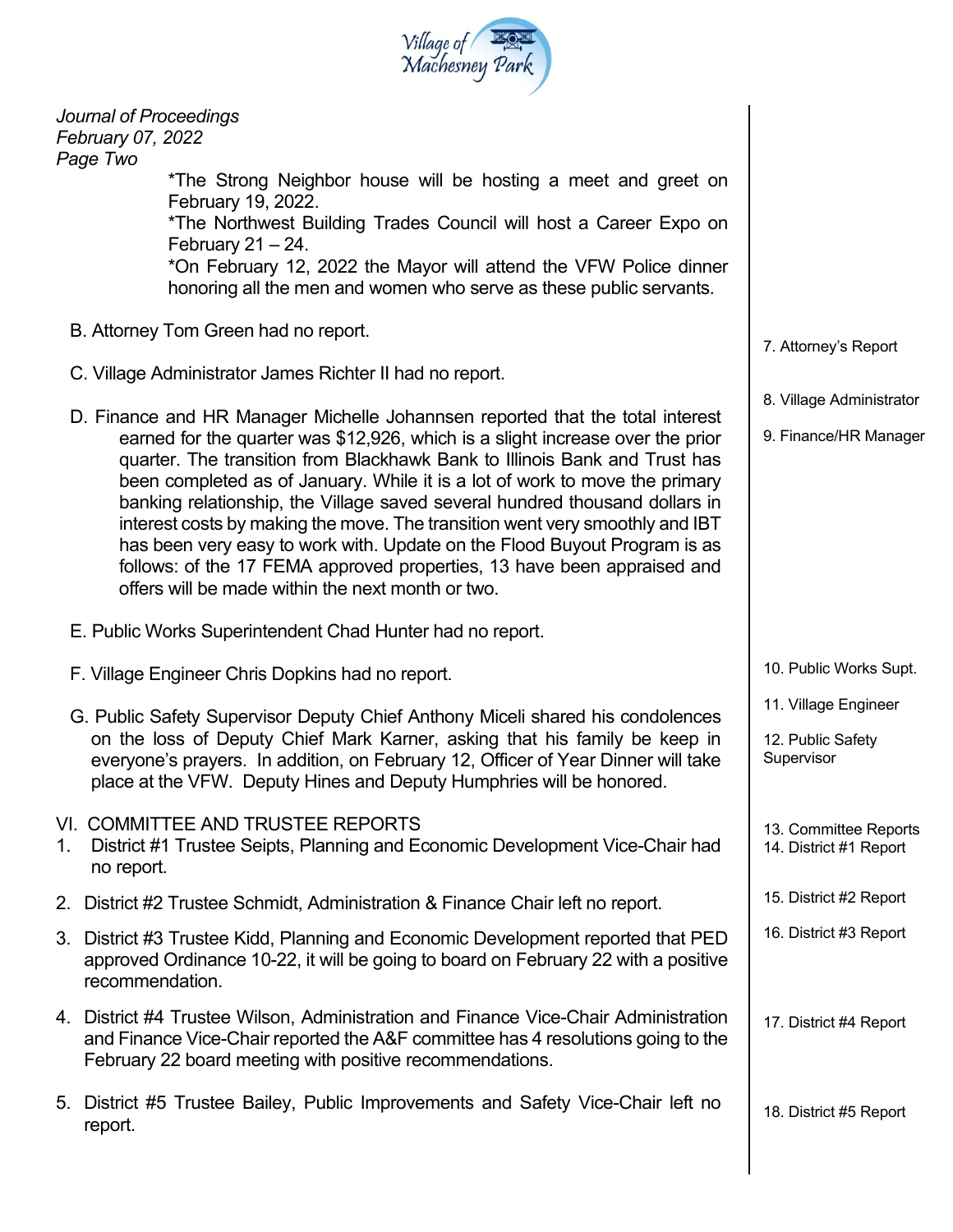

*Journal of Proceedings February 07, 2022 Page Three*

|                                                                                                                                                                                                                                                                                                                                                                                                                                | 19. District #6 Report       |
|--------------------------------------------------------------------------------------------------------------------------------------------------------------------------------------------------------------------------------------------------------------------------------------------------------------------------------------------------------------------------------------------------------------------------------|------------------------------|
| 6. District #6 Trustee Beck, Public Improvements and Safety Chair had no report.                                                                                                                                                                                                                                                                                                                                               |                              |
| VII. CONSENT AGENDA - Mayor Johnson noted that the next item is the Consent<br>Agenda. He asked Staff to introduce all items to be considered under the Consent<br>Agenda. Village Administration James Richter II presented the items under Item<br>VII. Consent Agenda as follows:                                                                                                                                           | 20. Consent Agenda           |
| Consent Agenda*<br>1. Ordinance 07-22, Text Amendment to Zoning Code, Prohibiting Shipping<br>Containers as Storage Buildings, Final Reading                                                                                                                                                                                                                                                                                   | Ord 07-22/fin/pass           |
| 2. Ordinance 08-22, Text Amendment to Zoning Code, Regulating Bingo and<br>Similar Games of Chance, Final Reading                                                                                                                                                                                                                                                                                                              | Ord 08-22/fin/pass           |
| 3. Ordinance 09-22, Text Amendment to Chapter 14 of the Village Code, Offenses<br>- Miscellaneous, Regulating Bingo and Similar Games of Chance, Final<br>Reading                                                                                                                                                                                                                                                              | Ord 09-22/fin/pass           |
| Mayor Johnson asked if there were any items to be removed from the Consent<br>Agenda to be considered separately. Mayor Johnson asked for a motion to<br>approve the Consent Agenda. Motion made by Trustee Wilson and second by<br>Trustee Seipts. The motion was approved. On Roll Call: 4 ayes (Trustees<br>Seipts, Wilson, Beck and Mayor Johnson), 1 Present (Trustee Kidd) and 2<br>absent (Trustees Schmidt and Bailey) |                              |
| <b>VIII. UNFINISHED BUSINESS: None</b>                                                                                                                                                                                                                                                                                                                                                                                         | 21. Unfinished Business:     |
| IX. NEW BUSINESS: None                                                                                                                                                                                                                                                                                                                                                                                                         |                              |
| X. PUBLIC COMMENT: None                                                                                                                                                                                                                                                                                                                                                                                                        | 22. New Business: none       |
| XI. CLOSED SESSION: SESSION in accordance with 5 ILCS 120/2 (c) (6), to set a                                                                                                                                                                                                                                                                                                                                                  | 23. Public Comments:<br>none |
| price for sale or lease of property owned by the Village of Machesney Park. Motion<br>made by Trustee Seipts and second by Trustee Kidd. The motion was approved.<br>Motion approved. On Roll Call: 5 ayes (Trustees Seipts, Kidd, Wilson, Beck and<br>Mayor Johnson), 2 absent (Trustees Schmidt and Bailey).                                                                                                                 | 24. Closed Session           |
| 1. The Board went into closed session at 6:29 p.m. and returned to open session<br>at 6:34 p.m.                                                                                                                                                                                                                                                                                                                                |                              |
| Present: Mayor Steve Johnson,<br>Trustees Joe Seipts (D1), James Kidd (D 3) and Aaron Wilson (D 4)<br>Also<br>Present: Clerk Robbin Snodgrass,<br>Attorney Tom Green,<br>Village Administrator James Richter II,<br>Finance/ HR Manager Michelle Johannsen                                                                                                                                                                     |                              |
| 2. Mayor Johnson called the opening meeting to order at 6:35 p.m.                                                                                                                                                                                                                                                                                                                                                              |                              |

 $\overline{\phantom{a}}$